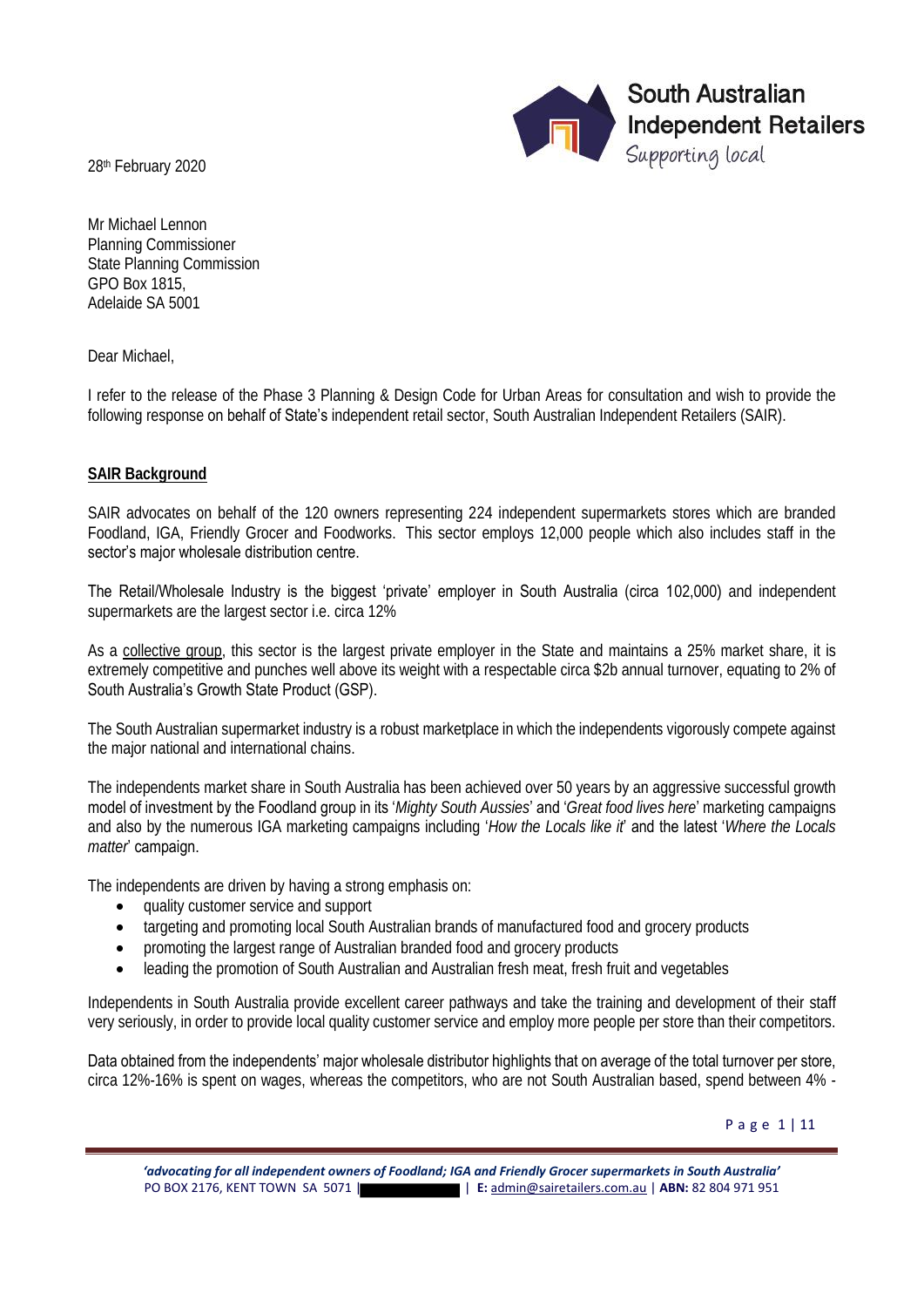9% per store's turnover. In other words, South Australian owned independents employ from 1½ to 3 times as many staff per store than the competition. An example of this is that one of our SA independent owners have 2 stores which employ the same number of staff as 20 Aldi stores and of similar retail floor space size.

# **SA Retail Market – State of Play**

.

While we are confining our submission in the main to the South Australian independent supermarket sector, the more recent and current state of play is worth outlining as it cuts to the heart of the planning policy positions that we are advocating.

# Although the food and grocery sector is experiencing a more 'stable' economy, there are still other factors to consider.

Consumers are holding back on their discretionary spending due to rising costs in essential consumables such as healthcare, education, transportation, rates and taxes, energy, insurances etc. and there has been a significant lack of wages growth over the past 5 years. Interestingly supermarkets are operating under *deflationary* markets i.e. selling food staples today at the same price they were over a decade ago e.g. bread, milk etc.

Nationally, the retail industry has been experiencing a significant downturn over the past 2 years. Indeed, national retail sales to September 2019 were the weakest result seen since the 1990's recession, falling 0.2% over the year according to Deloitte Access Economics.

This is a worrying trend in South Australia, where we have also witnessed closures of several significant icon general retailers, together with *low population growth*, business uncertainty around matters such as land tax and continual rising costs of doing business. Ready-made, 'as you go' meals and on-line general retail is having minor impacts. Bricks & mortar retail businesses are re-innovating within particular budget constraints to accommodate their changing local markets.

We have also recently witnessed catastrophic bushfires both nationally and particularly within South Australia.

Another more recent worrying trend is the immediate economic outlook and far reaching impacts across the nation affecting and, in many cases, **directly 'hitting'** the retail industry, as a result of the global Corona Virus outbreak.

We are also seeing more regularly in South Australia, '*small shopping centres'* across the State with tenancy vacancies up to 50%. In some instances, there are 100% vacancies i.e. completely vacant shopping centres, scattered around both metropolitan Adelaide and regional South Australia .

Most of our owners are traditionally the anchor tenant in shopping centres. Moreover, the other businesses within these shopping centres are mainly South Australian owned and categorised as SME's e.g. local pharmacies, butchers, florists, newsagents, locally run Post Offices, takeaway shops, bakeries, medical and dental practices etc.

Our family owned independents' pride themselves in serving their local communities, partnering with their local supply chains, working with all locally owned retail business operators, supporting local service & sporting organisations. However, our independents are concerned about urban/retail developments that only consider 'progress for progresses sake' and not the unintended consequences resulting from poor planning.

It is our view that flooding the already oversupplied South Australian retail marketplace, without **protecting centres'** hierarchy plus, the government commissioning a serious retail feasibility research study that unequivocally supports more retail centres, will only place additional and unnecessary pressure on the market place, where there is no more demand, no more spending and low population growth.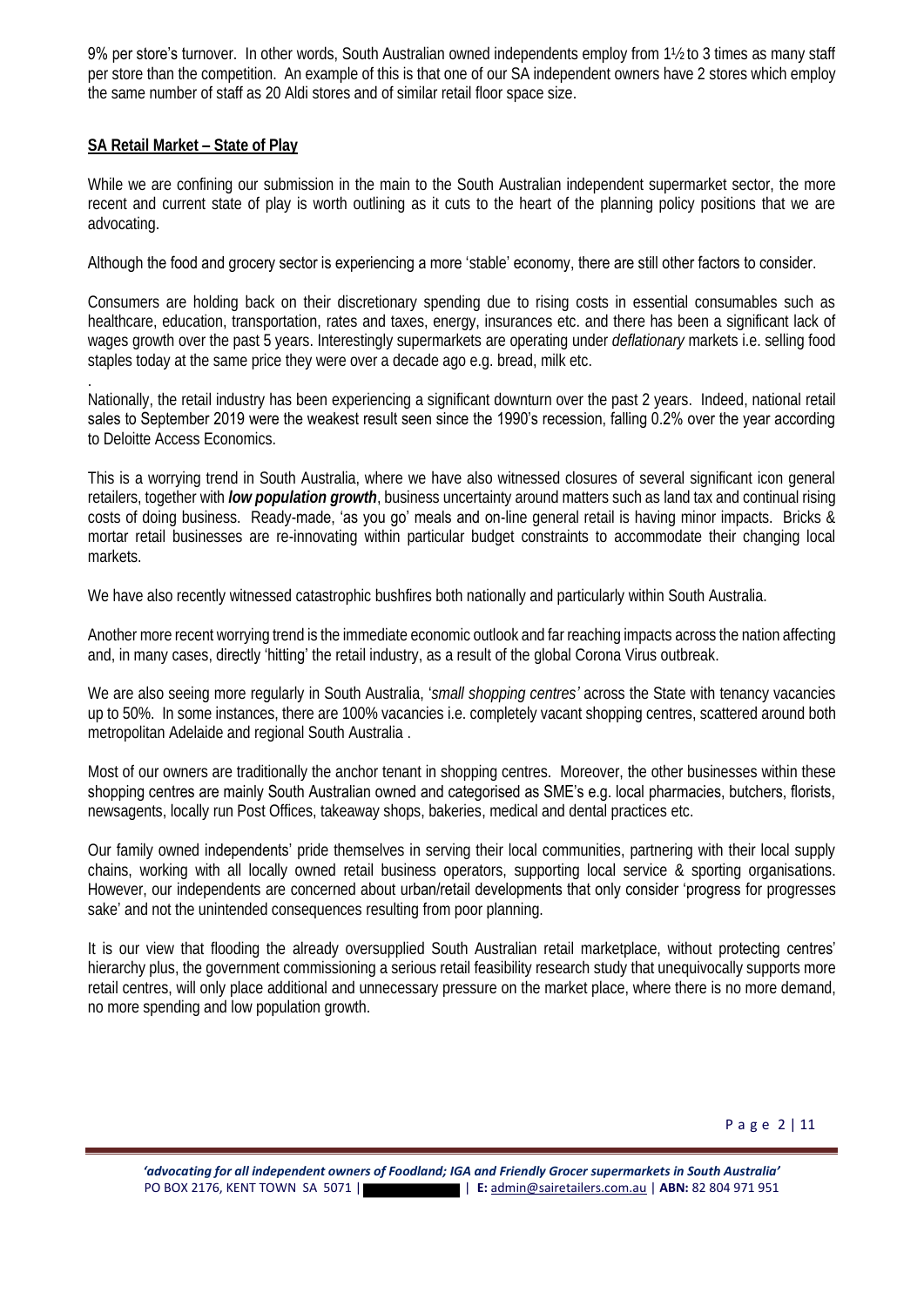# **Draft Planning & Design Code, Phase 3 (Urban Areas) Code Amendment, - Update Report**

We acknowledge and appreciate that some of the strategic recommendations that SAIR has raised with DPTI and the Commission over the last few years around the prioritisation of activity centre and main street zones as the primary areas for retailing and facilitating edge of centre development around the periphery of existing centres have made their way into the Phase Three of the Planning & Design Code to an extent.

Notwithstanding this, we still have concerns with respect to the watering down of the centre's hierarchy that the Code purposes in Phase 3 and the apparent and **continued push to facilitate 'out of centres'** retailing, in the absence of any demand evidence or retail catchment analysis to support this policy position.

In the Draft Planning and Design Code, Planning and Design Code Phase 3 (Urban Areas) Code Amendment - Update Report (herein referred to as the 2019 Phase 3 - Update Report) published in December 2019, one of the first sectors referred to in the Update report is retail.

Under the heading of 'Out of Centre' retail the Commission states;

## *'Out of Centre' Retail*

*In relation to out of centre retail development, particularly impacts on activity centres and main streets, feedback has supported shop development in many parts of the city, activity centres and main streets. The Commission also recognises the need to further consider requirements for shops outside these areas, taking into account the scale*  and intensity of development and land uses contemplated in different zones – including the most appropriate assessment *processes.*

## **My emphasis above**

Clarification is sought as to what the Commission means by recognising the need to consider shops outside of centres? There is no mention of the scale and magnitude of retailing and whether the Commission is referring to small scale shops such as cafes in neighbourhood or employment zones and the like or whether they are contemplating full line supermarkets and supermarkets generally outside of centre zones.

If the Commission is in fact advocating for any supermarkets outside of centres, there is no mention of the need for a net community benefit test

The spatial location, size and magnitude of retailing is paramount when it comes to 'out of centre' retailing considerations.

It is comments such as this in the December 2019 Update Report that mean SAIR remain most concerned that as existing zones under the centre's hierarchy transition into their new zones under the Code, existing activity centres will be diluted, and 'out-of-centre' retail development will be facilitated. This may result in ending up undermining retail within centres.

This is of particular concern, given the absence of detail around retail planning policy for 'out-of-centre' development to help guide the assessment of suitable developments and limit those which is simply unsuitable.

SAIR is firm with its position that while we support small-scale retailing in the form of local cafes, personal services establishments, offices and consulting rooms to activate and provide convenience services to local communities, we do not support full line supermarkets or supermarkets generally outside of 'centre' zones.

Moreover, it is our view strong view that 'shops' or 'group of shops' over 1,000m2 of gross leasable floor area should only be located within centre zones, meaning they should be limited to 500m2 and be a restricted form of development in all zones other than activity centres, main streets or township zones.

Furthermore, any new proposed activity centres with supermarkets (which include shops or group of shops over 1,000m2) should be subject to a thorough and robust net community benefit test that clearly demonstrates evidence of over trading, under supply of retail gross leasable floor areas and minimal impact on the existing community shopping centres as hubs as part of its assessment. This is particularly the case for any 'out of centre' development.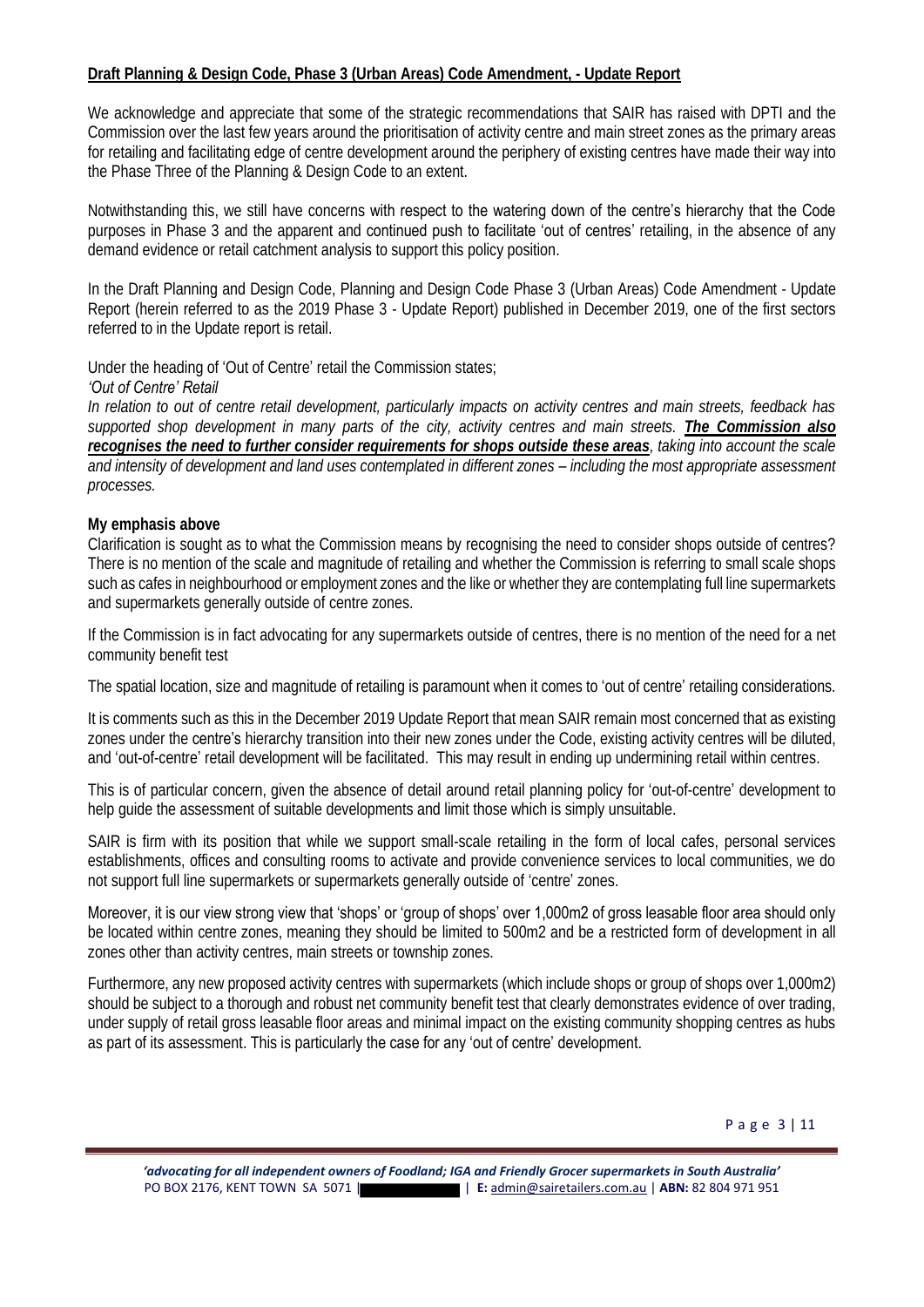# *Net Community* **benefit test & 'Out of Centre' development**

The Productivity Commission have been clear in terms of planning systems and the application of a Net Community benefit Test when it comes to new activity centres.

To that end, competition needs to be seen within the context of net community benefit, a principle which underpins all planning systems. Net community benefit ensures that social, environmental and other welfare (including health and wellbeing) etc outcomes are considered along with the benefits from heightened competition.

While commonly used modelling tools are relatively good at identifying available expenditure, and hence the profitability of new developments, they are often somewhat futile in assessing the impacts on existing development and, therefore, whether an overall net community benefit is being generated.

It is important therefore to ensure that thorough and robust criteria, that is justifiable, is utilised to assess the net community benefit, and that these are capable of objective review. The net community benefit test needs to examine both quantifiable and unquantifiable aspects of proposals.

It needs to recognise that centres are much more than the provision of retailing, they also represent social and administrative hubs or focal points for communities as well.

*"Net community benefit tests need to include (but should not be limited to) the following:* 

- *Will there be a net benefit in terms of the total value of land and commercial development in the relevant retail catchment?*
- *Will there be any loss of capital value within a specific retail sector, or amongst competing centres so that the retail sector would be restricted in its ability to raise capital and compete?*
- *Will there be a net reduction in overall car travel?*
- *Will there be an increase in local accessibility to frequently used goods and services?*
- *Will new development integrate with and complement an existing centre or, if a new centre, will it not significantly undermine the viability of an existing centre (sequential test)?*
- *Are there other social implications arising from the new development?*
- *What are the implications for net employment?*
- *Will the development facilitate competition within the relevant retail catchment?"*

*"Proposals to substantially increase the level of zoned commercial land by substantial "over zoning" would produce deleterious effects in terms of both market concentration, competition, and overall community benefit".* 

Extracts from Productivity Commission review of the Economic Structure and Performance of the Australian Retail Industry Supplementary, Angus Witherby Director On behalf of the Retail Guild of Australia October 2011.

In addition, the Planning Institute of Australia (PIA) New South Wales (NWS) division provided the following comments about the dilution of centre's hierarchy and the risks associated with 'out of centres development' to a NSW Government Retail Expert Advisory Committee in 2016.

The NSW PIA submission stated the following;

*As noted in the SGS (2011) retail barriers report 1, most Australian jurisdictions adopt centres policies which focus activity generating retail in existing or planned centres across a range of scales. Locating major retail remote from centres is difficult to progress through the planning system. The question is whether these constraints on competition are both warranted and efficient. PIA argues that in most cases the external costs associated with a diluted hierarchy of centres (below) are greater than the potential benefits of improved choice and lower price for consumers.* 

- *increased vehicular use and reduced public transport use and accessibility*
- *reduced community access to a focussed hub of amenities*
- *foregone opportunities for urban intensification focussed around the amenity of high activity centres anchored by retail uses*
- *loss of business synergies associated with clustering*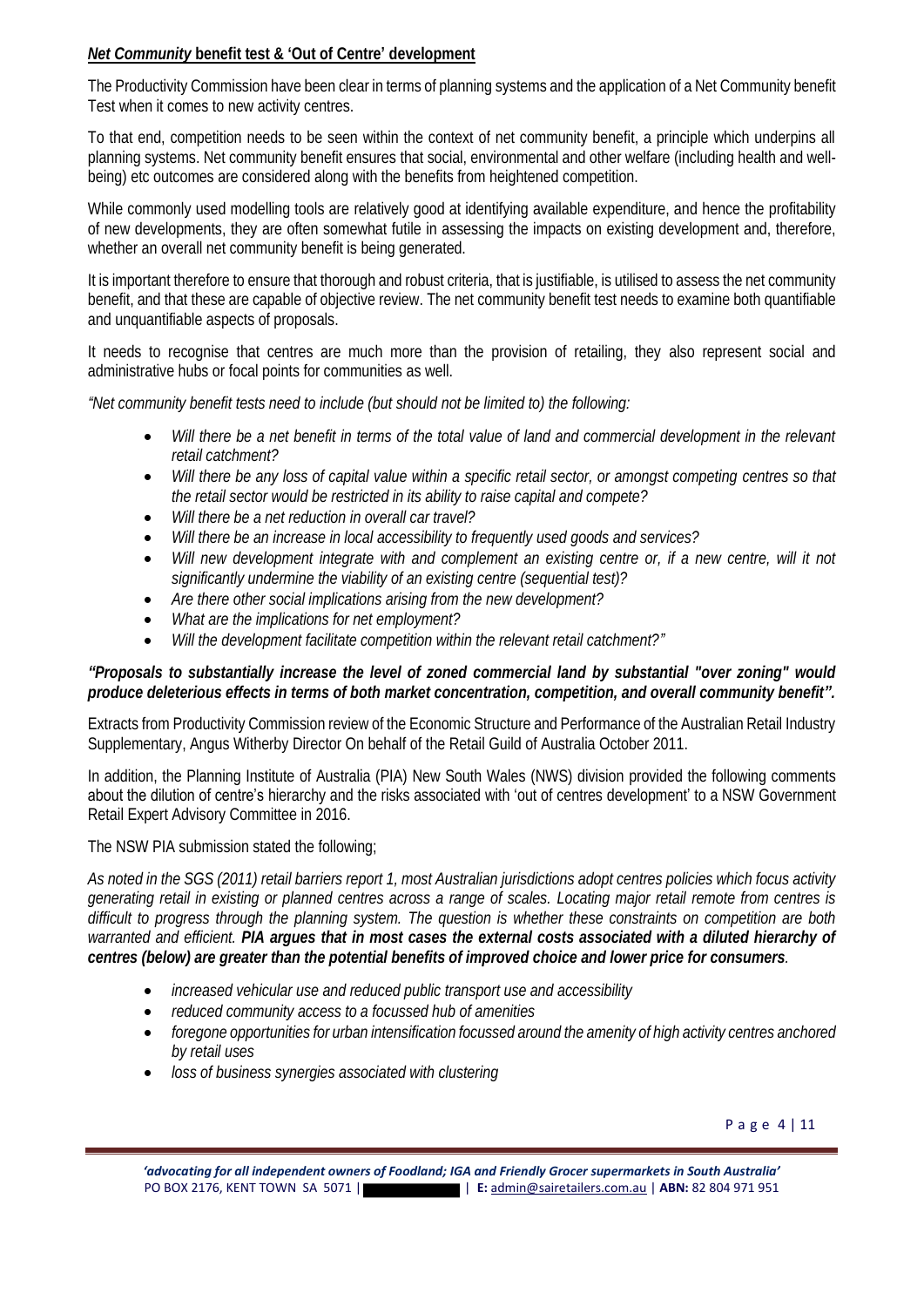We concur wholeheartedly with comments above from Angus Witherby and also those outlined by PIA NSW in their submission in so far as there needs to be clear and obvious evidence of over-trading, under supply of supermarket and activity centre retailing, leakage to alternate catchments and an overall positive net community benefit test outcome before new activity centres are can be supported in the Urban areas identified in Phase 3 of the draft Planning and Design Code.

Moreover, centres' policy and the protection of the centre's hierarchy is critical to maintaining the intent of the activity centre typologies outlined in the 30 Yr Plan for Greater Adelaide and to avoid the negative impacts on communities and towns that result from an over-supply and more particularly poor spatial location of new activity centre developments.

In the past, the location of activity centres outside of townships, main streets and core business areas has ended up dividing towns, sending existing main street businesses broke and resulted in vacant shops littering main streets and towns and we have seen the impacts of this poor strategic planning on towns like Mt Gambier, Port Augusta, Whyalla and Victor Harbor just to name a few.

When it comes to 'out of centres' specifically supermarkets SAIR identifies two current issues;

- 1. Namely the 'out of centre' location of supermarkets and shopping centres in a non-activity centre. Main street or Township zones e.g. the Kaufland proposal on the Munno Para Bowling club site and,
- 2. The spatial application of the 'activity centre' zoning where the zoned has been allocated to lad which is remote or away from the centre of a town or envisaged retail shopping areas e.g. Berri, Phase 2 of the Planning and Design Code, Madison Park primary school site, Salisbury East and Darley Road, Campbelltown Phase 3 of the Planning and Design Code Phase 3

This policy position is deeply entrenched in our view, that centres remote from the core of towns in incorrect spatial allocation of an activity centre zone enables developers to acquire and develop land in locations where the entry costs are lower than a retail/ commercial zoning, thus giving the 'out of centre' developer a commercial and competitive advantage.

**Adelaide leads the Nation in the provision of supermarket floor space per capita** The extract below relates the Playford North but the Adelaide and national figures are sobering.

*"The estimated 2018 population of 44,521 people in central and north Playford, has a supermarket floorspace provision rate of 0.48 sqm per capita. The average rate across Adelaide is currently 0.41 sqm per capita and nationally, 0.35 sqm. The current rate of provision in the catchment area is therefore 37% higher than the national average and 18% higher than the Adelaide average"* Deep End Services report to Chapley Nominees, August 2018.

SAIR believes any new centres, proposed rezoning of land for new centre's or Code amendments to facilitate new activity centres must include an exhaustive and irrefutable 'net community benefit test' piece of work as part of a complete retail catchment analysis which clearly demonstrates over trading of existing shopping centres and a under supply of retail floor space to support the catchment .

If a catchment is clearly under serviced by existing retail floor space and centres within the broader locality are over trading, as was the case in the City of Salisbury, which lead to the development of the Saints Road Neighbourhood shopping centre, then in these cases new centres can be supported, noting the Saints Road development was in a centres zone. Moreover there is a need to better manage proposed for 'out of centre' development and in doing so apply a consistent and transparent 'Sequential Test' for Out of Centre Proposals based on:

o Strategic fit o Net community benefit o Place quality

Examples such as the previously mooted Kaufland proposals for the Munno Para Bowling Club site and Richard Reserve, Wynn Vale are exactly the type of out of centres development that we must avoid entertaining.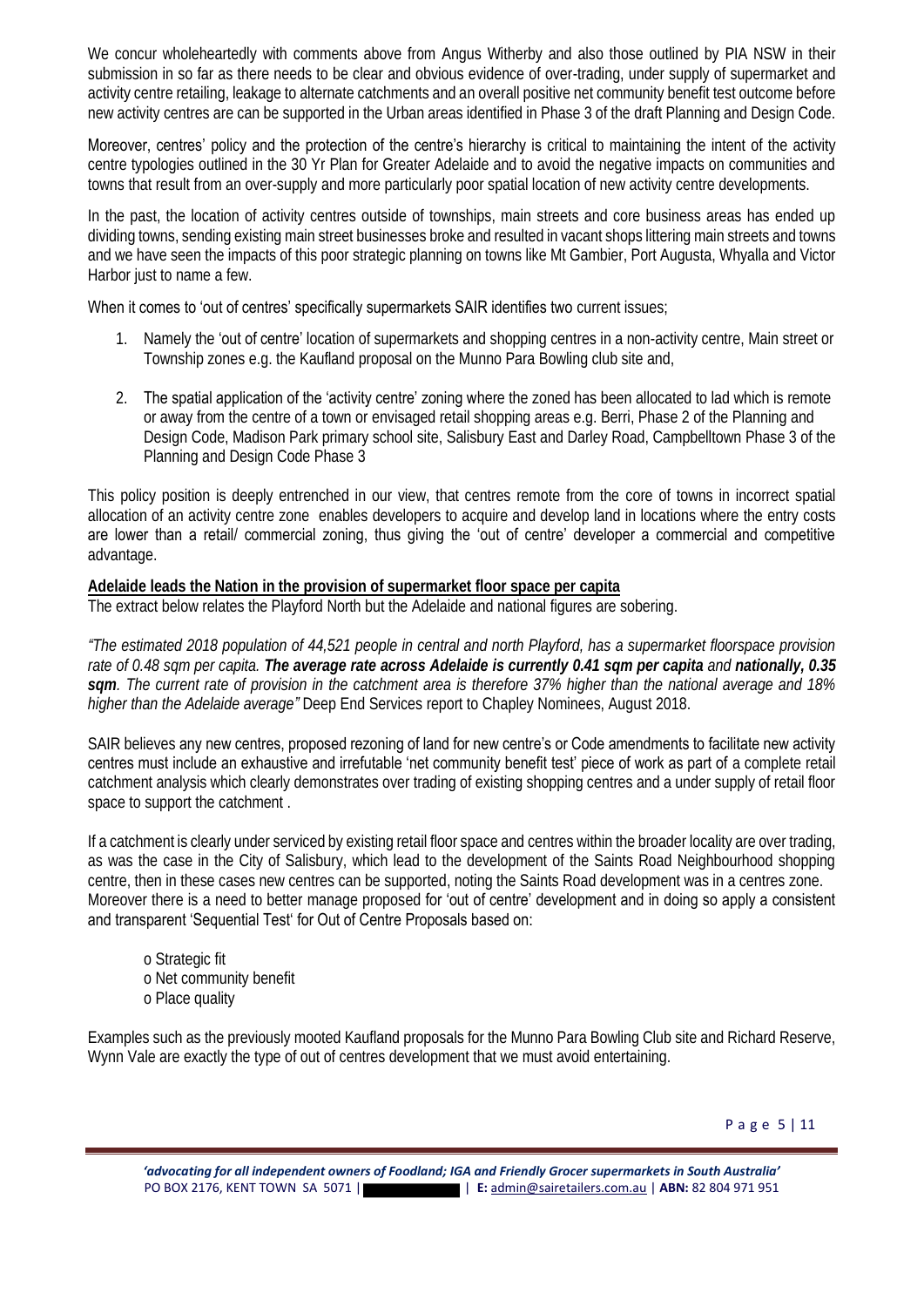There is at present the same risk with the application of the proposed Urban Neighbourhood Zone on Darley Road and Campbelltown and this site is discussed in more detail below.

We recommend a performance-based approach to any proposed 'out of centre' development where existing policies and provisions are added into the Code and any retail development outside of a centre zone must clearly demonstrate no detrimental impact on existing centres.

In a technical sense, the current Deemed to Satisfy (DTS) square metres rates, for non-centre zones should be applied as drafted and any proposal that does not satisfy the DTS figures must be publicly notified.

#### In our view any proposed 'out of centre' development must be publicly notified.

#### **Phase 3 Planning & Design Code – Urban Areas**

Turning to the Code, and comparing it to the existing zones and policy requirements we have formed the view that in so far as the Code is a transition of sorts from the existing zoning, in Council areas where the existing planning policy is sound and/ or has been strategically planned, the Code translates well, areas like Hahndorf, Tanunda, Nuriootpa, Angaston and Yankalillia.

However, in areas where the existing policy has not been updated, has been reactive, influenced by opportunistic developers and poorly planned, the Code is also needing some improvement.

Put simply, the consequence is examples where the Code could facilitate new activity centres with no floor space limitations, outside of the main streets or the heart of townships in regional centres and new large neighbourhood size shopping centres in other metropolitan areas which we do not support.

In our view, as part of the upcoming Regional Planning process, there needs to be a town by town review to ensure a best practice approach to future planning (and retail planning), to avoid these mistakes of the past going forward.

It's the potential for retail activity centres, in particular supermarkets and associated tenancies (with no retail floor limitations based on their activity centre status) to be built outside of the actual main streets and the heart of townships that is of most concern.

Combined with the value add and potential uplift that the Activity Centre Zone offers, combined with the disparate spatial location of these zones that is the problem.

The reason being, that we need the uplift or the flexible zoning of the activity centre and main street zones to be confined to the core retail areas of the metropolitan areas and the actual main streets in the more regional areas to drive the uplift, activation, investment and growth in the core retail areas and away from the periphery of townships.

To follow are some examples of where this has not yet translated into the Code, and we are recommending a change in zone now, or at a minimum a 'placeholder' approach adopted for these sites, to avoid unintended consequences or uncapped retail development from occurring on these sites, prior to the Regional Planning process occurring.

#### Examples include;

#### **Pt Augusta**

In the northern town of Port Augusta, retail development has occurred remote from the main township areas has as a result previously divided the town. The existing Development Plan applies a neighbourhood centre zoning to a current vacant parcel of land between the rural living zone and the Port Augusta airstrip. The Code applies a Suburban Activity Centre zoning to that land which is currently vacant scrub land.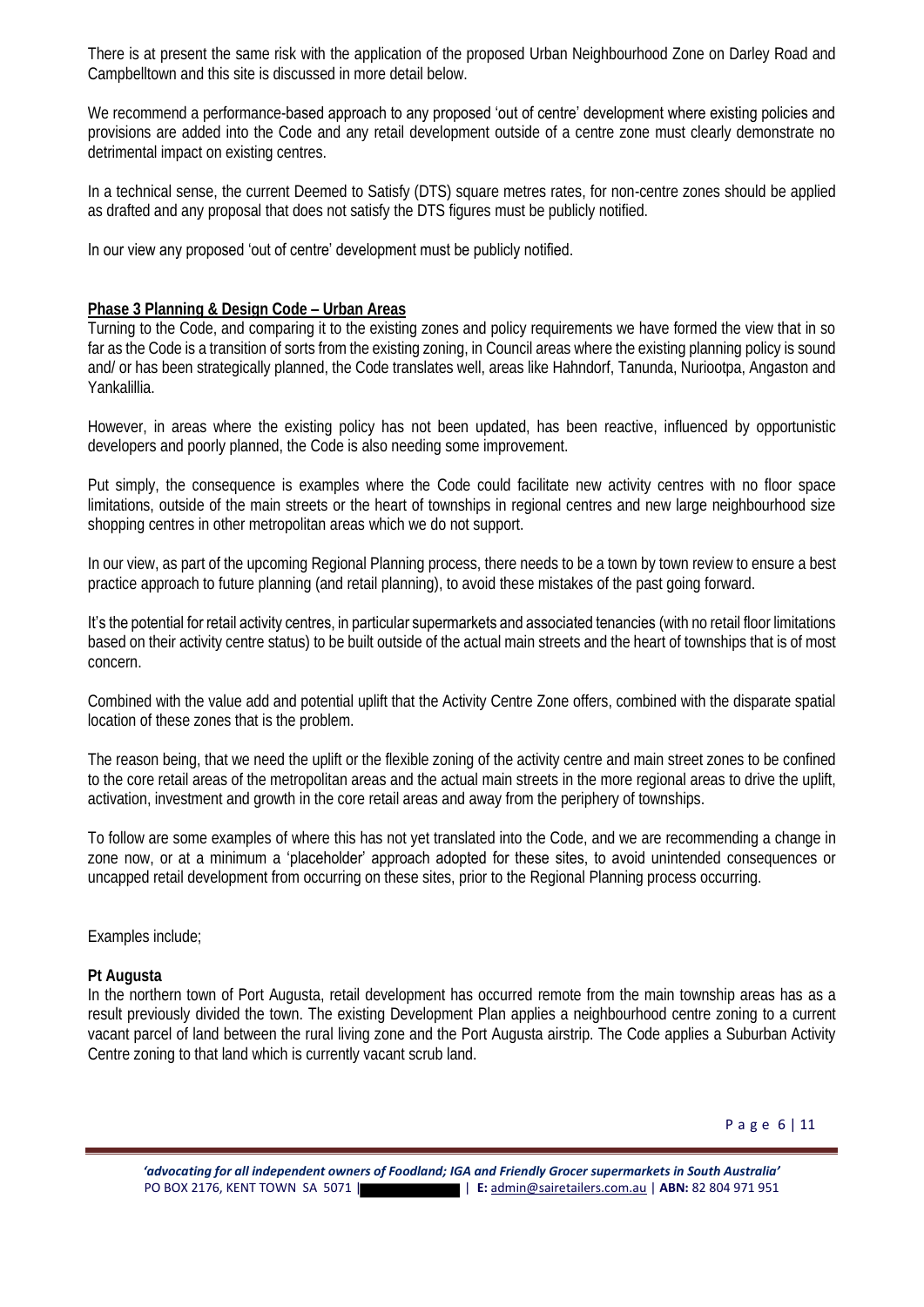

## **Recommendation**

That the above site is amended to a suburban neighbourhood zoning or as a minimum a place holder approach is adopted for ID Z5705 initially altering the site to a Suburban Neighborhood zoning while the site is investigated as part of the Regional Planning process to determine its ultimate zoning suitability.

#### **Mt Gambier**

The south east township of Mt Gambier is another example of a town where retail development has occurred outside of the core retailing area and has resulted in implications for the existing main street retailers. The Mt Gambier Market Place shopping centre including Woolworths and Big W and immediately adjacent to it a Bunnings large format warehouse has been built outside the core retailing area.

However, adjacent this development, to the immediate south, there is a large parcel of vacant land, also part of the existing District Centre Zone. The Code shows this area as vacant land and under the Code it adopts a Suburban Activity Centre zoning.

It is fair to say that under this zone in the Code, another retail operator could buy that parcel of land and build another full line supermarket and shopping centre on that site, allowing further retailing outside of the main street and driving customers away from main street and core retail heart of the town.

The Development Plan extract below (see Figure Mt G 1) shows the extent of the existing District Centre Zone boundary and the Code image (see Figure Mt G 2) shows the Code's alteration of all of that land to a Suburban Activity Centre Zone. In our opinion, this vacant land adjacent the Woolworths and Big W to the immediate south is more akin to a General Neighbourhood Zone.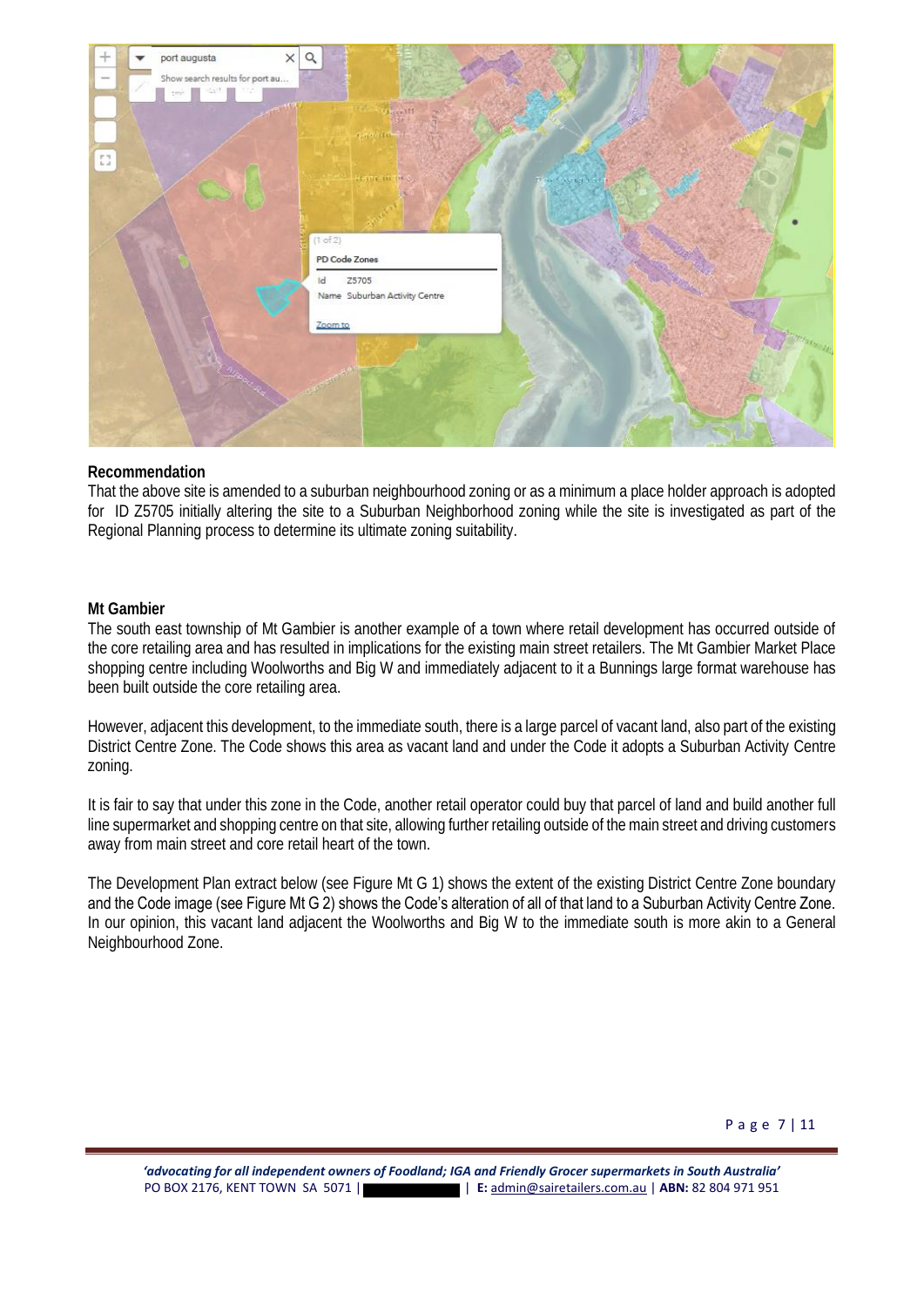





eohub.sa.go ex.html?id=5fcfc772bf7d4c279ad9bb11c15bf419

 $1/1$ 

*'advocating for all independent owners of Foodland; IGA and Friendly Grocer supermarkets in South Australia'*  PO BOX 2176, KENT TOWN SA 5071 | | **E:** [admin@sairetailers.com.au](mailto:admin@sairetailers.com.au) | **ABN:** 82 804 971 951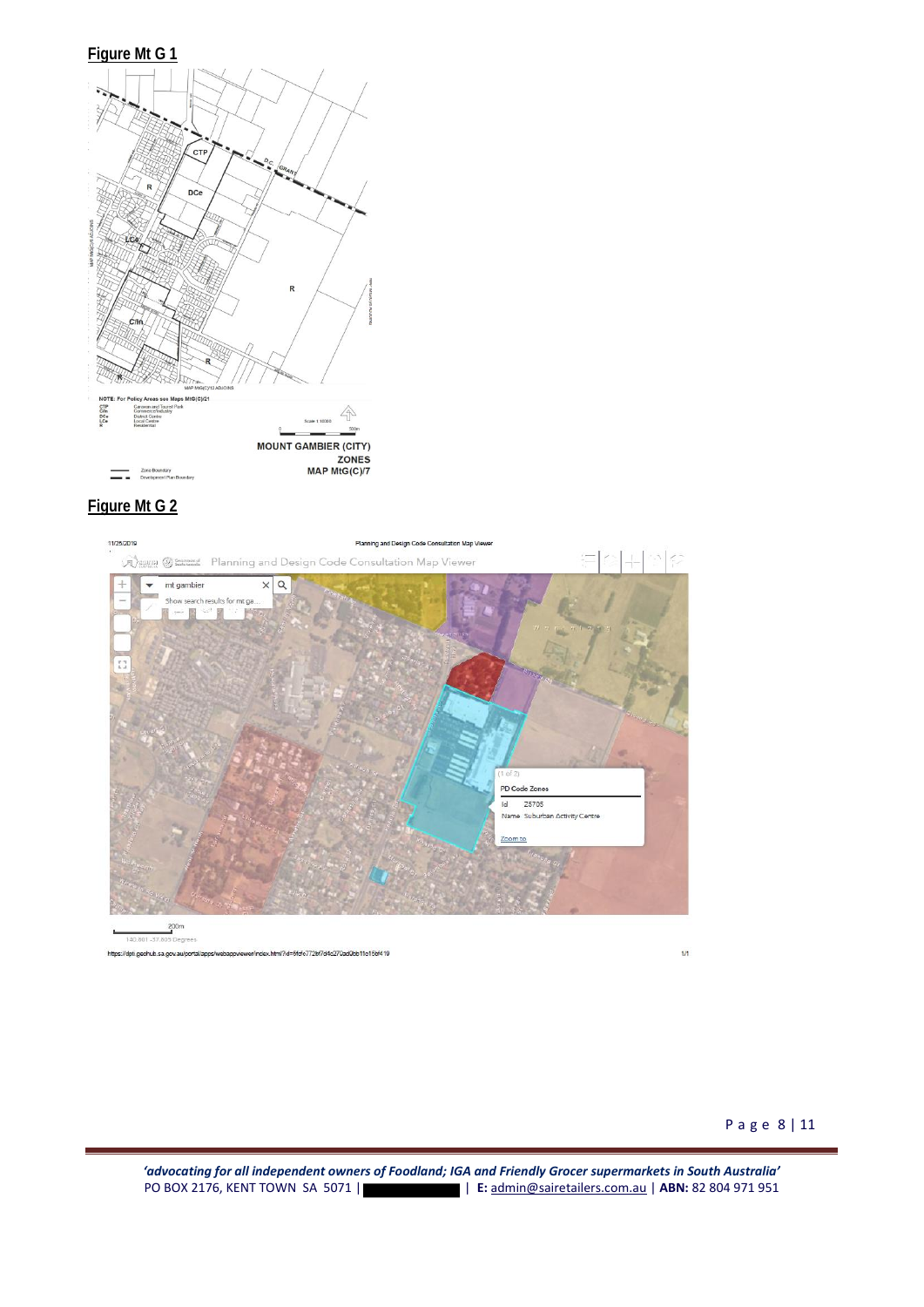# **Recommendation**

That the above site is amended to a General Neighbourhood Zone or as a minimum a place holder approach is adopted for ID Z5705 initially altering the site to a General Neighborhood Zone while the site is investigated as part of the Regional Planning process to determine its ultimate zoning suitability.

In our view there really should be a township by township review of each of the more regional Council areas within Phase 3 – urban areas more broadly to fix up any untended consequences, such as those outlined above, that we have not captured.

## **Campbelltown**

The north–eastern suburb of Campbelltown along Darley Road currently has land zoned Suburban Activity Node which takes in the Paradise interchange and the land across the road to the south of the MOSS Zone. The Development Plan envisages a maximum gross leasable floor area of 1000m2 for shop or group of shops.

As part of the Code this zone changes to an Urban Neighbourhood Zone with the following references to retail *PO 1.6* 

*Shops, restaurants, offices and consulting rooms services and facilities to meet the day to day needs for the local community.* 

## *DTS/DPF 1.6*

*Shops, offices or consulting room uses not exceeding a maximum gross leasable floor area of 500m2 for individual tenancies and 5,500m2 in a single building.*

This zoning change under the Code represents a substantial uplift in terms of the amount of retail floor space allowable in the zone and in the absence of any retail catchment analysis to identify over trading and a lack of retail floor space, this increase akin to a neighbourhood centre level of retailing is simply not supported.

This Urban Neighbourhood Zone is the same zoning afforded to locations like West Lakes and Bowden as thus we question the Campbelltown site being afforded the same zoning as those two areas which have seen significant redevelopment and medium density development.

In our view the Darley Road Urban Neighborhood Zone should be changes to an alternate zone more in keeping with the adjacent land uses and where retail is DTS at 250m2 and public notification for anything over the DTS figure. In addition, shops or group of shops totaling more than 500m2 of gross leasable floor area should be a restricted form of development for the reasons outlined above as thus require a net community benefit assessment if retaining in this order is to be considered.

# **Playford**

As far as Playford north is concerned there is an over-supply of supermarket floor space and there has been for some time. Many of the existing centres are suffering as a result.

In August 2018, Deep End Services prepared a report in relation to a proposal for a full line supermarket mooted for the Munno Para Bowling club site. In their report they describe the significant level of new retail development built in the catchment in the last seven (7) years, plus highlighted existing and emerging centres in the locality already zoned for retail activity centre land uses.

*There has been a significant level of retail development including supermarkets at new and existing centres in the last 7 years.*

- *Woolworths-based neighbourhood centre at Blakeview – 2011*
- *Woolworths-based neighbourhood centre at Curtis Road – 2015*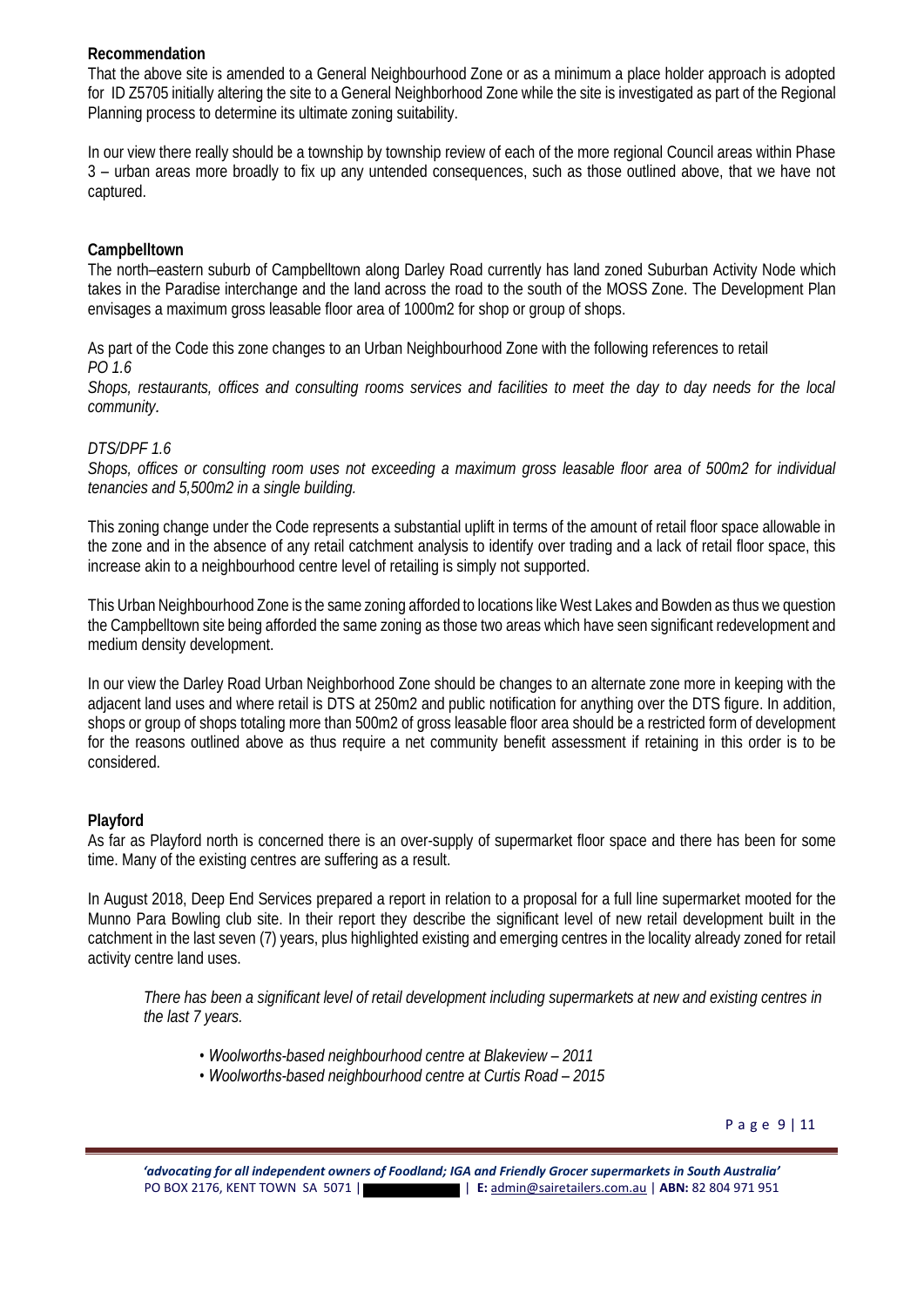- *New ALDI store at Blakeview - 2016*
- *New ALDI store at Munno Para District Centre – 2016*
- *New Drakes supermarket-based centre at Penfield – 2018*

#### and

*There is further development potential at existing and emerging centres.*

- *Blakeview Centre has additional land for 'main street' retail and mixed-use developments.*
- *The Curtis Road Town Centre has 2.2 hectares of vacant land which can support*
- *a second supermarket.*
- *The low rise Munno Para Centre has no floorspace cap and further expansion potential.*

In relation to that proposal Deep End Services also stated (*and as mentioned previously on page 5*) the following,

*The estimated 2018 population of 44,521 people in central and north Playford, has a supermarket floorspace provision rate of 0.48 sqm per capita. The average rate across Adelaide is currently 0.41 sqm per capita and nationally, 0.35 sqm. The current rate of provision in the catchment area is therefore 37% higher than the national average and 18% higher than the Adelaide average.*

Deep End went onto say, that small to moderate variations around metropolitan averages are evident in regions or local government areas of Adelaide however they noted the current sqm per capita as very high and any further supermarket floor space would raise the prospect of an oversupply of supermarket space.

## **Summary**

It is for the reasons outlined above we suggest some refinement of Phase 3 of the Planning & Design Code prior to implementation. In addition, we wish to make the following comments in regard to the draft Code;

- Ensure full-line supermarkets and supermarkets generally are confirmed to 'activity centre', 'main street' or 'township zones'.
- Support for edge of centre development expansion as an alternative to opening up of new centres.
- Ensure the Code does not enable or unintentionally allow 'out of centre' supermarket developments by making shops or groups of shops adhere to the Deemed to Satisfy (DTS) m2 gross leasable floor areas listed in all draft Code Zones and all proposals over the DTS triggers must be publicly notified
- Adopt a performance based approach by utilising some of the current provisions and policies to guide retail development proposed outside of a centre zone whereby it must be demonstrated that the proposal will not detrimentally impact on other existing centres.
- Any new proposed retail centre and particularly any proposed 'out of centre development' must include a full retail catchment analysis as well as a 'net community benefit test' where a consistent and transparent 'Sequential Test' is applied for Out of Centre Proposals based on:
	- o Strategic fit
	- o Net community benefit
	- o Place quality.
- Alter the Urban Neighbourhood Zone at Darley Road Campbelltown site to reduce the gross leasable floor area to DTS 500m2, greater than 500m2 publicly notifiable and more than 1000m2 is restricted as it could currently facilitate a full-line supermarket and 'out of centre' development.
- Alter the zones of the examples as listed above or at a minimum adopt a 'placeholder' approach for zones where they are not located in the main street or the heart of the township or a core retail area to avoid unintended

P a g e 10 | 11